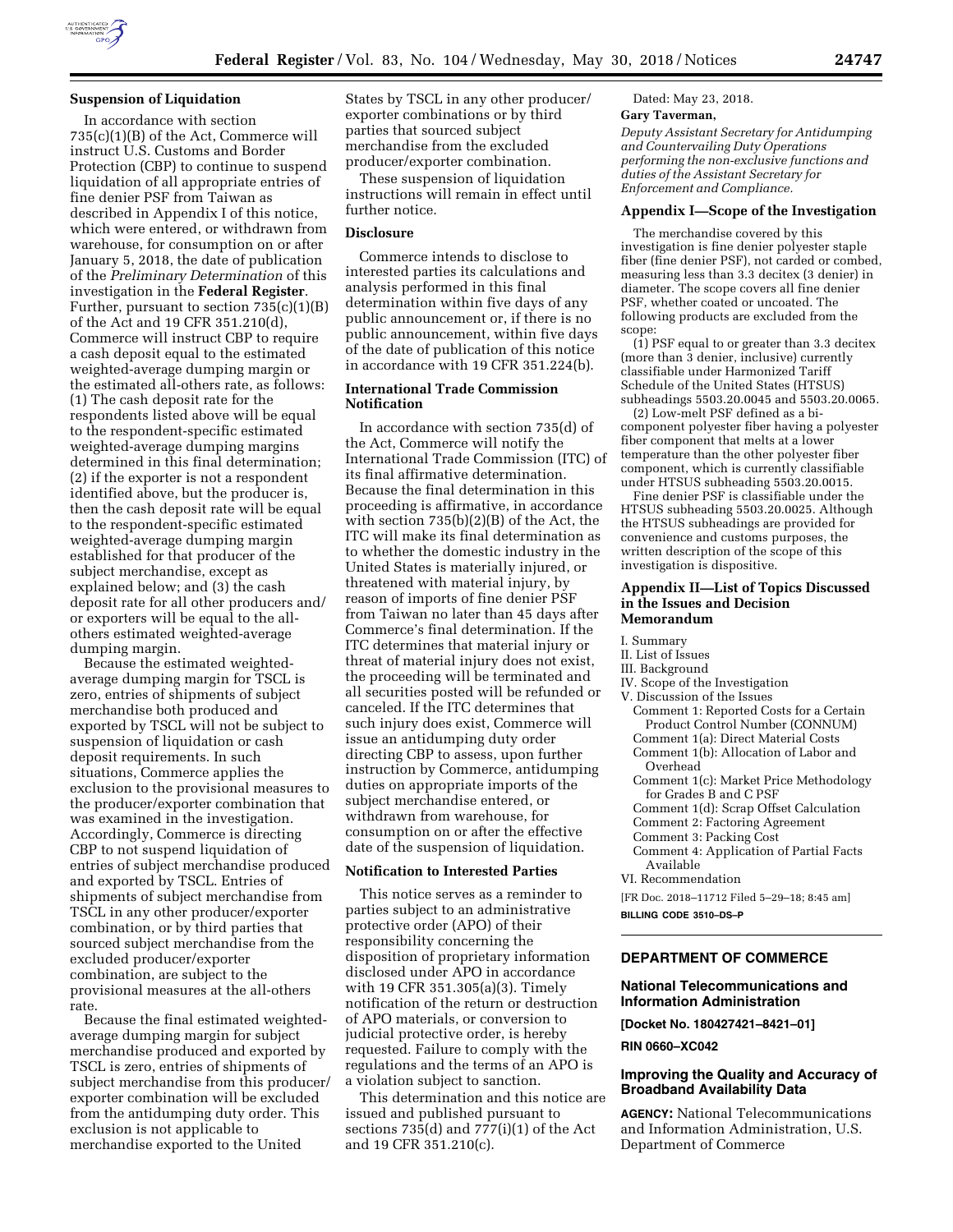**ACTION:** Notice and request for comments.

## **SUMMARY:** The National

Telecommunications and Information Administration (NTIA), on behalf of the Department of Commerce (Department), is requesting comment on actions that can be taken to improve the quality and accuracy of broadband availability data, particularly in rural areas, as part of the activities directed by Congress in the Consolidated Appropriations Act of 2018. Through this Request for Comments (RFC), NTIA seeks input from a broad range of interested stakeholders—including private industry; academia; federal, state, and local government; not-for-profits; and other stakeholders with an interest in broadband availability—on ways to improve the nation's ability to analyze broadband availability, with the intention of identifying gaps in broadband availability that can be used to improve policymaking and inform public investments.

**DATES:** Comments are due on or before 5 p.m. Eastern Daylight Time on July 16, 2018.

**ADDRESSES:** Written comments may be submitted by email to *[mappingrfc@](mailto:mappingrfc@ntia.doc.gov) [ntia.doc.gov.](mailto:mappingrfc@ntia.doc.gov)* Written comments may also be submitted by mail to the National Telecommunications and Information Administration, U.S. Department of Commerce, 1401 Constitution Avenue NW, Room 4887, Attn: Douglas Kinkoph, Associate Administrator, Washington, DC 20230. For more instructions about submitting comments, see the ''Instructions for Commenters'' section of **SUPPLEMENTARY INFORMATION.** 

## **FOR FURTHER INFORMATION CONTACT:**

Andy Spurgeon, tel.: (720) 389–4900, email: *[aspurgeon@ntia.doc.gov,](mailto:aspurgeon@ntia.doc.gov)* or Tim Moyer, tel.: (202) 482–6423, email: *[tmoyer@ntia.doc.gov,](mailto:tmoyer@ntia.doc.gov)* National Telecommunications and Information Administration, U.S. Department of Commerce, 1401 Constitution Avenue NW, Room 4725, Washington, DC 20230. Please direct media inquiries to NTIA's Office of Public Affairs, (202) 482–7002, or at *[press@ntia.doc.gov.](mailto:press@ntia.doc.gov)* 

# **SUPPLEMENTARY INFORMATION:**

*Background:* Broadband connectivity is essential to the nation's economic growth and social advancement. It is the conduit for economic and social opportunities for U.S. households and a gateway to increased productivity, growth and market access for businesses of all sizes, yet many American businesses, households and critical anchor institutions lack sufficient broadband availability. Using its current

definition of broadband (25 Mbps downstream/3 Mbps upstream), Federal Communications Commission (FCC) data show that approximately 8 percent of Americans lived in places where fixed terrestrial broadband service was unavailable by the end of 2016. This data also demonstrates that there continued to be a significant disparity across America, with more than 30 percent of rural Americans and approximately 35 percent of those living on Tribal lands lacking broadband availability, compared to 2 percent of Americans living in urban areas.<sup>1</sup> Many businesses, schools and libraries in rural and Tribal areas are insufficiently served or cannot afford the network transmission speed required to support multiple users of bandwidth-intensive applications. Knowing where the persistent gaps in broadband exist is crucial to enabling more efficient and effective investments in broadband infrastructure from both the public and private sectors.

NTIA, in collaboration with the FCC, pioneered the collection of extensive broadband deployment data when it launched the State Broadband Initiative (SBI) in 2009. Through this program, NTIA worked with every state, territory, and the District of Columbia to collect fixed and mobile broadband availability data for over 11 million Census blocks every six months for five years. To make these data accessible to a broad audience, NTIA launched the National Broadband Map (NBM) in 2011. Although the SBI program ended in 2015, NTIA continues its extensive work to collect, analyze, and disseminate data relevant to broadband availability and adoption.

Presently, the only source of nationwide broadband availability data is that collected from broadband service provider responses to the FCC Form 477 Fixed Broadband Deployment data process. Form 477 data are submitted by voice and broadband telecommunications service providers semi-annually and include information on services each provider offers, at the Census block level.2 While the Census block system provides a very high level of geographic granularity overall—the United States is divided into over 11 million blocks, 95 percent of which do

not exceed 1 square mile in land area it is possible that broadband availability may vary within a single block, particularly if it is geographically larger (which is most common in rural areas). A provider offering service to any homes or businesses in a Census block is instructed to report that block as served in its Form 477 filing, even though it may not offer broadband services in most of the block. This can lead to overstatements in the level of broadband availability, especially in rural areas where Census blocks are large.

Moreover, there is no independent validation or verification process for Form 477 data service providers to submit to the FCC. While NTIA believes that the Form 477 data program is impressively large and useful, and benefits broadband policy research and decision-making, as well as the FCC's internal needs, NTIA also believes that the Form 477 data collection program suffers from issues with data accuracy.

Recognizing the deficiencies of the current broadband data collection process, Congress directed NTIA to update the national broadband availability map in coordination with the FCC and use partnerships previously developed with the states. Unlike the SBI program, in which NTIA worked with the states to collect and validate broadband availability data independent from the FCC's Form 477 data collection process, this is not a new program to fund the primary collection of broadband availability or subscription data, nor to fund specific data collection activities by states or third parties. Rather, Congress directed NTIA to acquire and display available third-party data sets to the extent it is able to negotiate inclusion to augment data from the FCC, other federal government agencies, state government, and the private sector. The objective of these updates is to identify regions of the country with insufficient broadband capacity, particularly in rural areas.

NTIA is well-suited to perform this task. It has extensive experience collecting data on broadband adoption and usage in the United States, creating decades of datasets that complement the Form 477 data collections on broadband deployment and subscription. Since 1994, NTIA has partnered with the Census Bureau (Census) to survey approximately 53,000 U.S. households on their internet and computer use. NTIA's questionnaire, administered as a supplement to Census's Current Population Survey (CPS), includes more than 50 questions to gather a wealth of information on household and individual internet use and

<sup>1</sup>Federal Communications Commission 2018 Broadband Progress Report. See *[https://](https://apps.fcc.gov/edocs_public/attachmatch/FCC-18-10A1.pdf) apps.fcc.gov/edocs*\_*[public/attachmatch/FCC-18-](https://apps.fcc.gov/edocs_public/attachmatch/FCC-18-10A1.pdf)  [10A1.pdf.](https://apps.fcc.gov/edocs_public/attachmatch/FCC-18-10A1.pdf)* 

<sup>2</sup> ''All facilities-based broadband providers are required to file data with the FCC twice a year (Form 477) on where they offer internet access service at speeds exceeding 200 kbps in at least one direction.'' See *[https://www.fcc.gov/general/](https://www.fcc.gov/general/broadband-deployment-data-fcc-form-477) [broadband-deployment-data-fcc-form-477.](https://www.fcc.gov/general/broadband-deployment-data-fcc-form-477)*